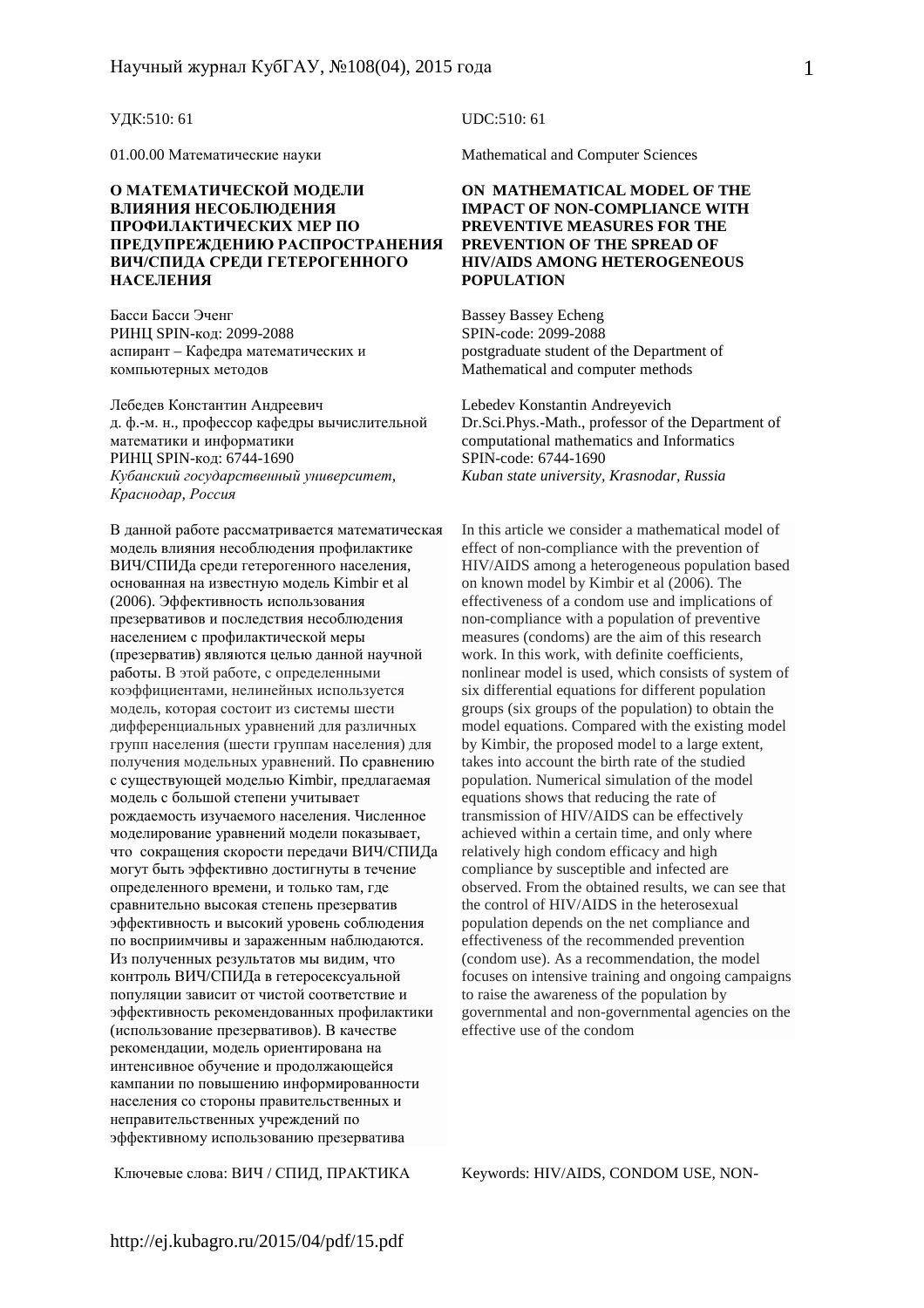ИСПОЛЬЗОВАНИЯ ПРЕЗЕРВАТИВОВ, НЕСОБЛЮДЕНИЕ, ЭФФЕКТИВНОСТЬ, ГЕТЕРОГЕННЫЙ, ВОЗДЕЙСТВИЕ, ТРАНСМУТИРОВАТЬ

COMPLIANCE, EFFICACY, HETEROGENEOUS, IMPACT, TRANSMUTE

### **1. INTRODUCTION**

The basic routes of the Human Immune Deficiency Virus (HIV) transmission between persons are now well understood and widely known, but the non-adherent to the application of recommended preventive measures which leads to HIV prevalence and trends among population has remained an area of debate and scientific research [1]. Diseases can be transmitted either horizontally or vertically. In the case of HIV, horizontal transmission occurs from direct contact between an infected individual and susceptible persons. Vertical transmission is as a result of direct transfer from mother-to-child or newborn offspring [2], as over 40% of all HIV cases result from mother-to-child transmission.

The Human Immune Deficiency Virus (HIV) is known to be the causative agent of the deadly disease called the Acquired Immune Deficiency Syndrome (AIDS), the extensive spread of which appears to have commenced in the early 1980s, [3]. In sub-Saharan Africa, over 2.5 million children under the age of 15, have died of AIDS as a result of been exposed to HIV during labor or breastfeeding. Thus, the impact of HIV transmission has been felt mainly in Africa [4], where the level of literacy is low, the poverty level is very high and the quality of health services is generally very poor.

The dynamics of HIV/AIDS has moved beyond the virus and risk factors associated with its transmission to a more detailed understanding of the mechanisms associated with the spread, distribution and impact of any intervention on the population [5]. Transmission modes of HIV/AIDS are basically via heterosexual contacts, blood transfusion, and contaminated injecting equipment [6].

Due to non-availability of any known medical cure for HIV/AIDS, therapeutic treatment strategies appear promising for retarding the progression of HIV-related diseases. In other words, prevention has remained the most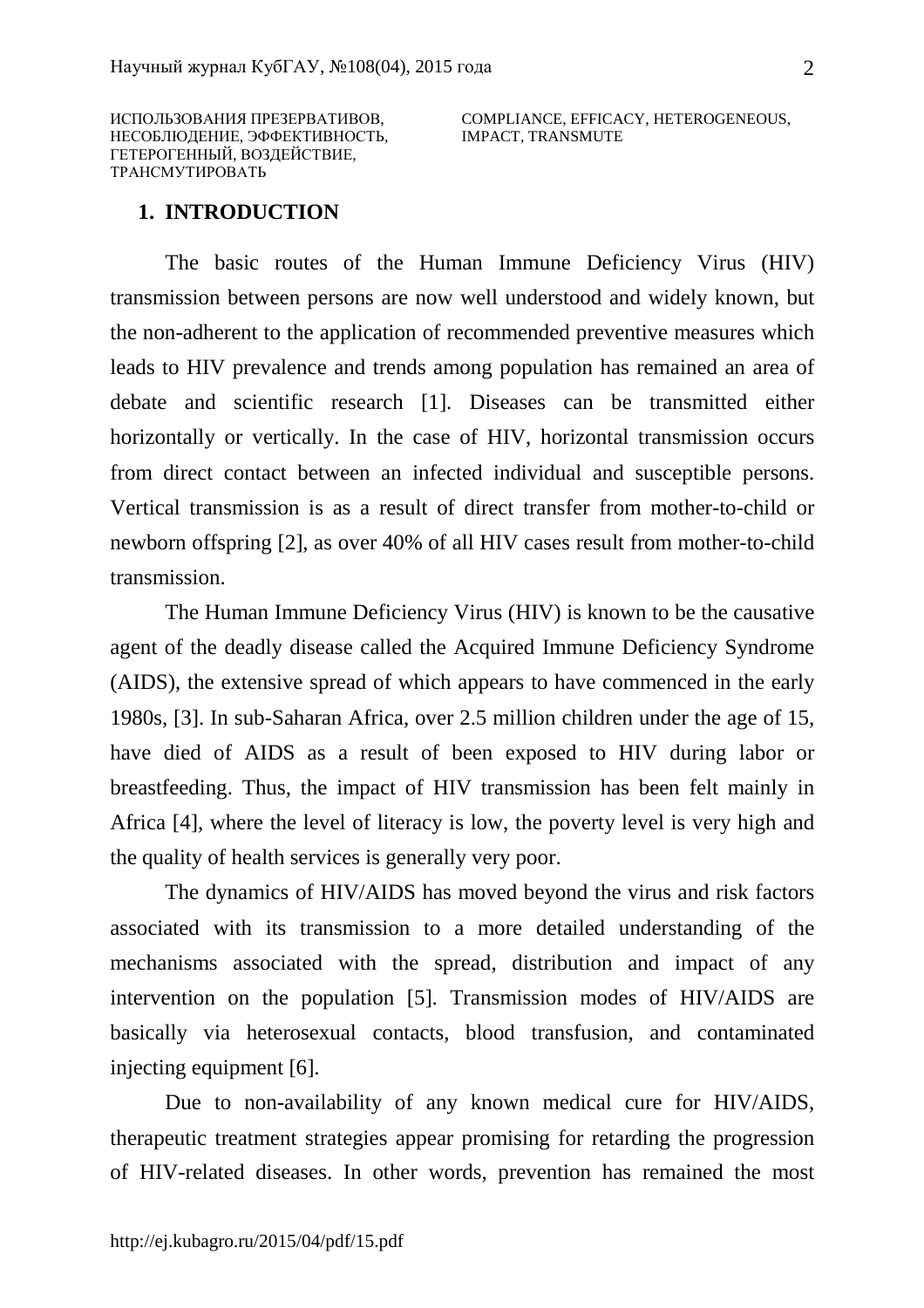effective strategy against the HIV/AIDS epidemics [7]. Control and intervention programs are focused towards educating the people on behavioral change. Other method of control include barrier contraceptives (i.e. condom use), which is a single strategy in the prevention of HIV/AIDS. Condom use, as a strategy to halt the HIV epidemics is considered in terms of its efficacy and compliance. The study of these two factors has been more rewarding through mathematical modeling.

Mathematical models of the transmission of HIV have proven to be useful in providing a logical structure within which to incorporate knowledge and test assumptions about the complex HIV epidemic [8]. Through mathematical modeling, the control of HIV/AIDS have been formulated as far back as 1987, when [9], developed simple function for the growth in the number of individuals who will develop AIDS and for the distribution of incubation period of those individuals [10].

Other models for the control of HIV epidemic include the following aspects: age-structure population, differential infectivity and stage progression; fullyintegrated immune response model (FIRM), defense model, random screening, contact tracing, use of condom etc., for example, see [5,8,10,11,12, 13,14,15,16,17].

The motivating factor of this present work lies in the model [10], on a two-sex mathematical model for the prevention of the spread of HIV/AIDS in a varying population. In that study, the preventive measure (condom use) was, as well, introduced to the susceptible males among others. The model was aimed at studying the efficacy of the preventive measure which consequently leads to reduction of HIV infection within a given period of time. The impact or consequences of non-adherent to the usage of the preventive measure were conspicuously not treated.

New cases of HIV infection due to unprotected sex [18], indicate a high level of non-compliance in the application of preventive measure by both susceptible and infected individuals. In this present study, which is an extended version of the old model [10], we have developed a model for transmission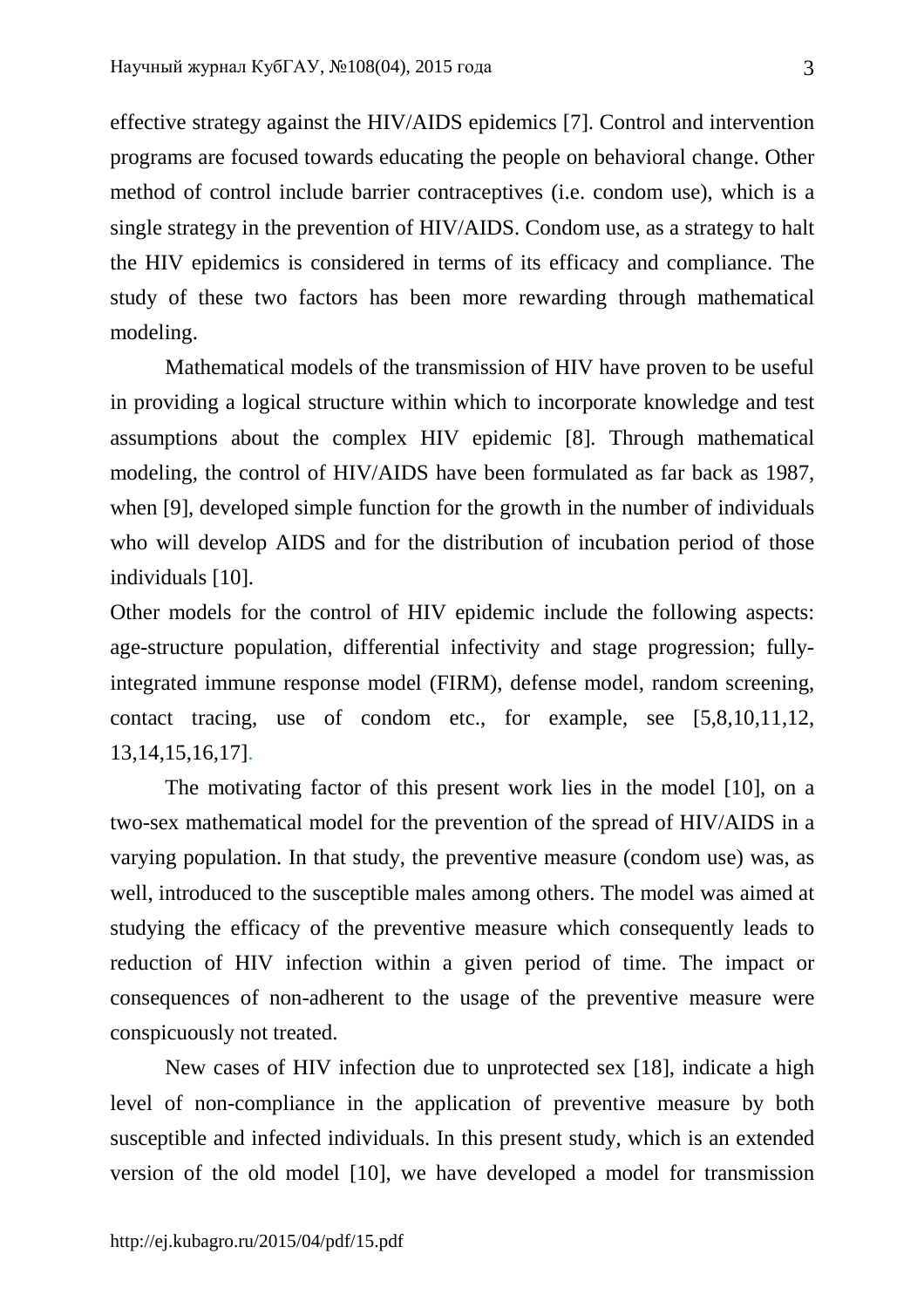dynamics of HIV/AIDS in a population of varying size with vertical and other demographical and epidemiological factors. Our purpose is to formulate a model for AIDS epidemic control measure that unveil and could transmute the impact of non-compliance and the trend of the efficacy of condom use in either horizontal or vertical HIV transmission. This work is devoted to the study of the impact of non-compliance by the population.

Consequently, in section 2, with improved coefficients and addition of novel features, we formulate a non-linear system of ordinary differential equations that model not only the efficacy of the condom but that which takes into account, the dynamics of non-compliance in the application of the preventive measure by both susceptible and infected males in a varying population. A transformation of the model equations into non-dimensionless proportions is carried out on section 3, followed by numerical simulation of the transformed equations in section 4. The last section covers a number of discussions, concluding remarks and recommendations.

### **2. THE MODEL EQUATION**

In formulating the model equations, we consider figure  $1(a \& b)$  below:



Fig. 1(a & b): A flow-chat of the model for male and female population for the prevention of HIV/AIDS in different groups of the population.

From figure 1(a), the functions (parameters) used in the model for the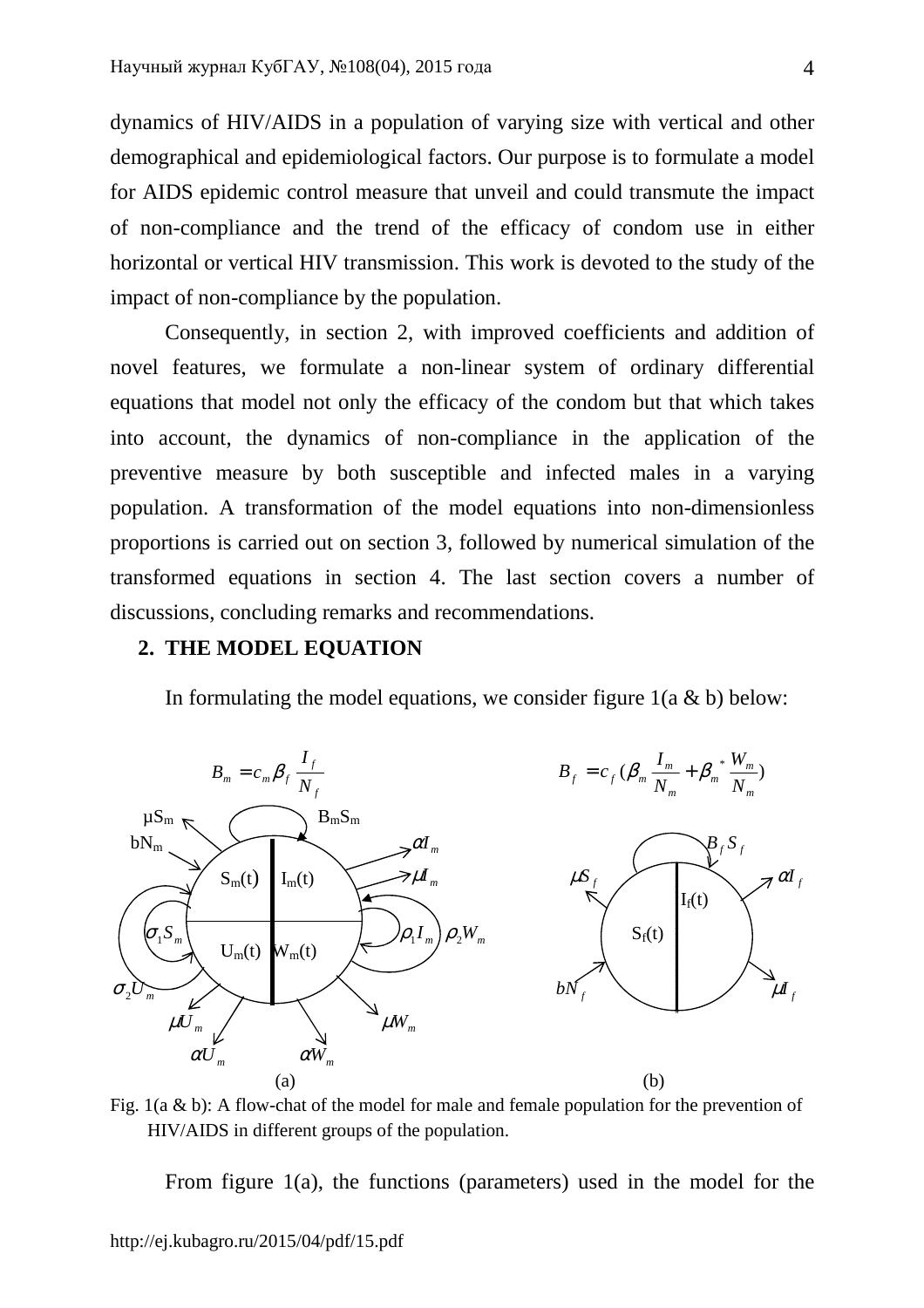male populations are as defined below:

| $S_{\rm m}(t)$      | Number of susceptible males at time t;                    |  |  |  |  |  |  |
|---------------------|-----------------------------------------------------------|--|--|--|--|--|--|
| $I_m(t)$            | Number of infected males at time t;                       |  |  |  |  |  |  |
| $W_m(t)$            | Number of infected males who use the condom at time $t$ ; |  |  |  |  |  |  |
| $U_m(t)$            | Number of susceptible males who use the condom at         |  |  |  |  |  |  |
|                     | time $t$ ;                                                |  |  |  |  |  |  |
| $N_m(t)$            | Total population of males at time $t$ ;                   |  |  |  |  |  |  |
| $B_m(t)$            | The rate at which males are infected per unit time        |  |  |  |  |  |  |
|                     | (incident rate);                                          |  |  |  |  |  |  |
| $bN_m$              | Natural birth rate of male population, $b \ge 0$ ;        |  |  |  |  |  |  |
| $\mu$               | Natural death rate, $\mu \ge 0$ ;                         |  |  |  |  |  |  |
| $\alpha$            | AIDS – related death rate, $\alpha \ge 0$ ;               |  |  |  |  |  |  |
| $\rho_1$            | The proportion of infected males who use the condom       |  |  |  |  |  |  |
|                     | per unit time;                                            |  |  |  |  |  |  |
| $\rho_2$            | The proportion of infected males who initially use the    |  |  |  |  |  |  |
|                     | condom and then decline per unit time;                    |  |  |  |  |  |  |
| $\sigma_1$          | The proportion of susceptible males who use the           |  |  |  |  |  |  |
|                     | condom per unit time;                                     |  |  |  |  |  |  |
| $\sigma_2$          | The proportion of susceptible males who initially use     |  |  |  |  |  |  |
|                     | the condom and then decline per unit time;                |  |  |  |  |  |  |
| $c_{\rm m}$         | Average number of contacts by males with females per      |  |  |  |  |  |  |
|                     | unit time;                                                |  |  |  |  |  |  |
| $\beta_{\rm m}$     | Probability of transmission by an infected males; and     |  |  |  |  |  |  |
| $\beta_{\rm m}{}^*$ | Probability of transmission by an infected males who      |  |  |  |  |  |  |
|                     | use the condom.                                           |  |  |  |  |  |  |

# Where

 $N_m(t) = S_m(t) + I_m(t) + W_m(t) + U_m(t)$ 

Using figure (1b), we also derive the functions (parameters) used in the model for the female population: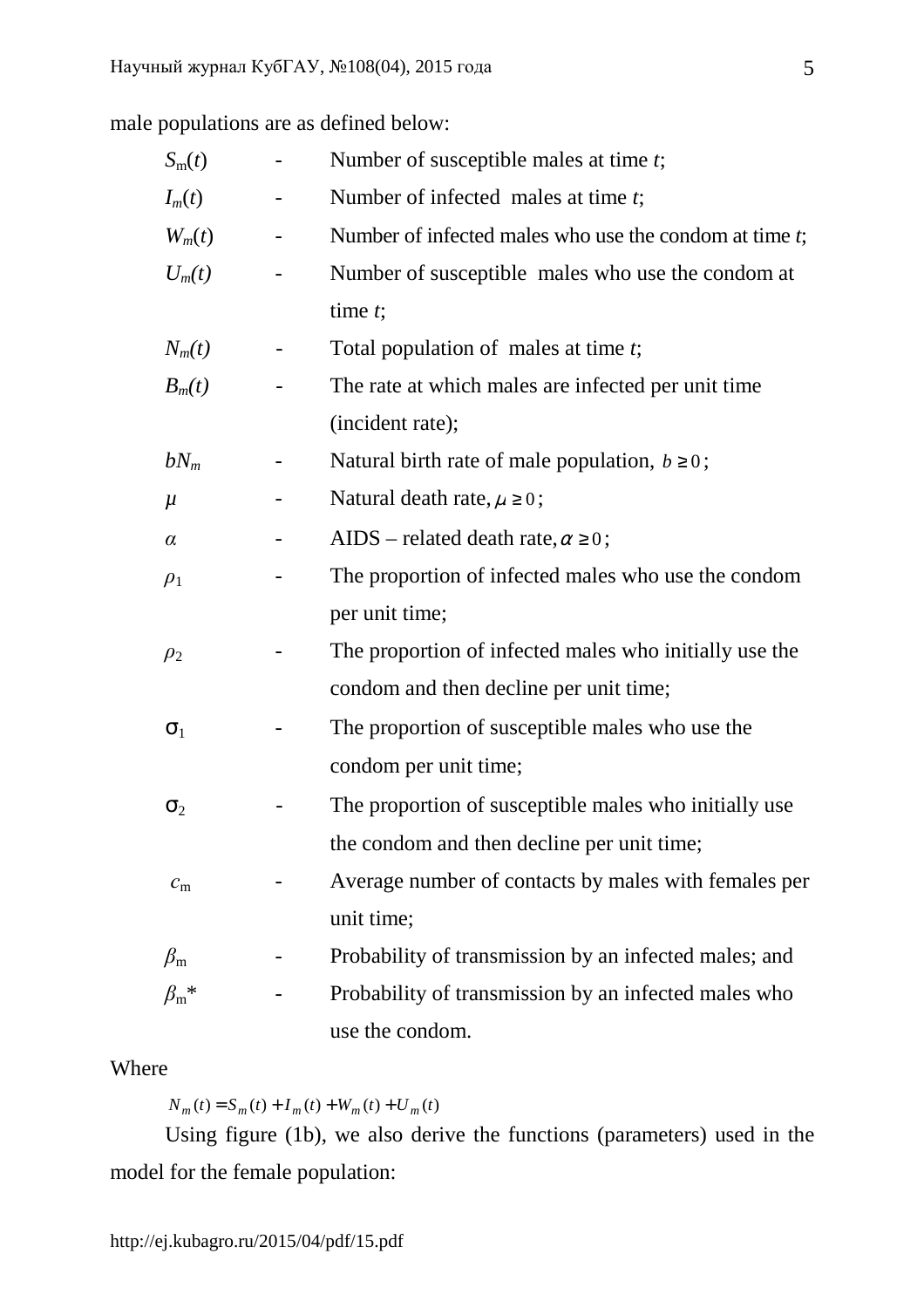| $S_f(t)$  |   | Number of susceptible females at time t;             |  |  |  |  |  |  |
|-----------|---|------------------------------------------------------|--|--|--|--|--|--|
| $I_f(t)$  |   | Number of infected females at time t;                |  |  |  |  |  |  |
| $N_f(t)$  | ۰ | Total population of females at time t;               |  |  |  |  |  |  |
| $bN_f$    | - | Natural birth rate of female population, $b \ge 0$ ; |  |  |  |  |  |  |
| $B_f(t)$  |   | The rate at which females are infected per unit time |  |  |  |  |  |  |
|           |   | (incident rate);                                     |  |  |  |  |  |  |
| $\mu$     |   | Natural death rate, $\mu \ge 0$ ;                    |  |  |  |  |  |  |
| $\alpha$  |   | AIDS – related death rate, $\alpha \ge 0$ ;          |  |  |  |  |  |  |
| $C_f$     |   | Average number of contacts by females with males per |  |  |  |  |  |  |
|           |   | unit time; and                                       |  |  |  |  |  |  |
| $\beta_f$ |   | Probability of transmission by an infected females.  |  |  |  |  |  |  |

**Where** 

 $N_f(t) = S_f(t) + I_f(t)$ 

The assumptions in this model follow from those made in the previous model [15], except that here, we assume that:

- (i) susceptible individuals also use the condom, with a varying degree of efficacy;
- (ii)a number of susceptible males that use the condom initially, decline thereafter, per unit time;
- (iii) infected males who use the condom initially, decline thereafter per unit time; and
- (iv) the impact of *b*, (natural birth rate), is only in the susceptible population.

In constructing the model, coefficients are considered positive, and the signs before the terms are taken with a plus if the arrow enters the area and with a minus sign, if the arrow goes out of scope. As can be seen, the model takes into account the birth rate  $b$ , natural population decline  $\mu$  and death from disease, $\alpha$ . In this study, from the flow-chat (fig.1 (a)), the model is governed by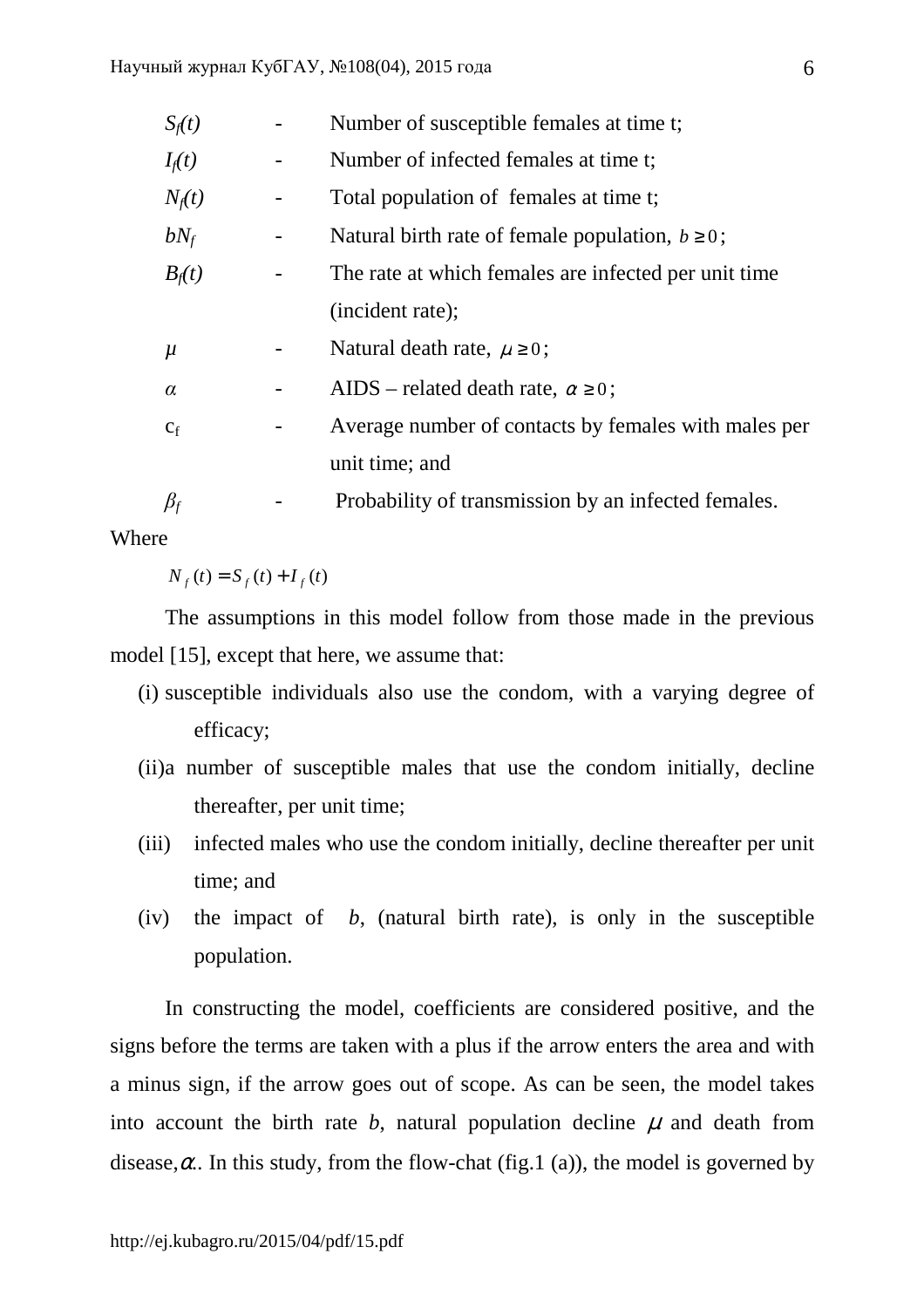the following systems of non-linear ordinary differential equations:

$$
S'_{m} = bN_{m}N_{f} - B_{m}S_{m} - \mu S_{m} - \sigma_{1}S_{m} + \sigma_{2}U_{m};
$$
\n
$$
(2.1)
$$

$$
I'_m = B_m S_m + \rho_2 W_m - (\mu + \alpha + \rho_1) I_m; \qquad (2.2)
$$

$$
W'_{m} = \rho_{1} I_{m} - (\rho_{2} + \mu + \alpha) W_{m};
$$
\n(2.3)

$$
U'_m = \sigma_1 S_m - (\sigma_2 + \mu) U_m; \qquad (2.4)
$$

From figure 1 (1b), we also derive the functions (parameters) used in the model for the female population:

$$
S_f^{\prime} = bN_f N_m - B_f S_f - \mu S_f \tag{2.5}
$$

$$
I_f' = B_f S_f - (\mu + \alpha) I_f
$$
 (2.6)

Differential equations is supplemented by algebraic equations

$$
N_m = S_m + I_m + W_m + U_m \tag{2.7}
$$

$$
N_f = S_f + I_f \tag{2.8}
$$

The coefficients  $B_m$  and  $B_f$  are expressed in terms of the relative *f f N*  $\frac{I_f}{I}$  and *m m N*  $\frac{I_m}{I_m}$ , *m m N*  $\frac{W_m}{W_m}$  of HIV-infected individuals:

$$
B_m = c_m \beta_f \frac{I_f}{N_f} \tag{2.9}
$$

$$
B_f = c_f \left( \beta_m \frac{I_m}{N_m} + \beta_m \frac{W_m}{N_m} \right) \tag{2.10}
$$

If  $\rho_1 = \rho$ ;  $\sigma_1 = \sigma$ ;  $\rho_2$ ,  $\sigma_2$ , and  $\beta_m^*$  are zero, then we obtain the model as in [15] and if only  $\rho_1 = \rho$ ;  $\sigma_1 = \sigma$ ;  $\rho_2$ ,  $\sigma_2$  are zero with  $\beta_m^* \neq 0$ , we obtain the model as in [10]. Therefore, these parameters and the present equations (2.4) and (2.10), make the difference between models [10, 15] and the new model. The detail parameters are summarized as in table 1, below: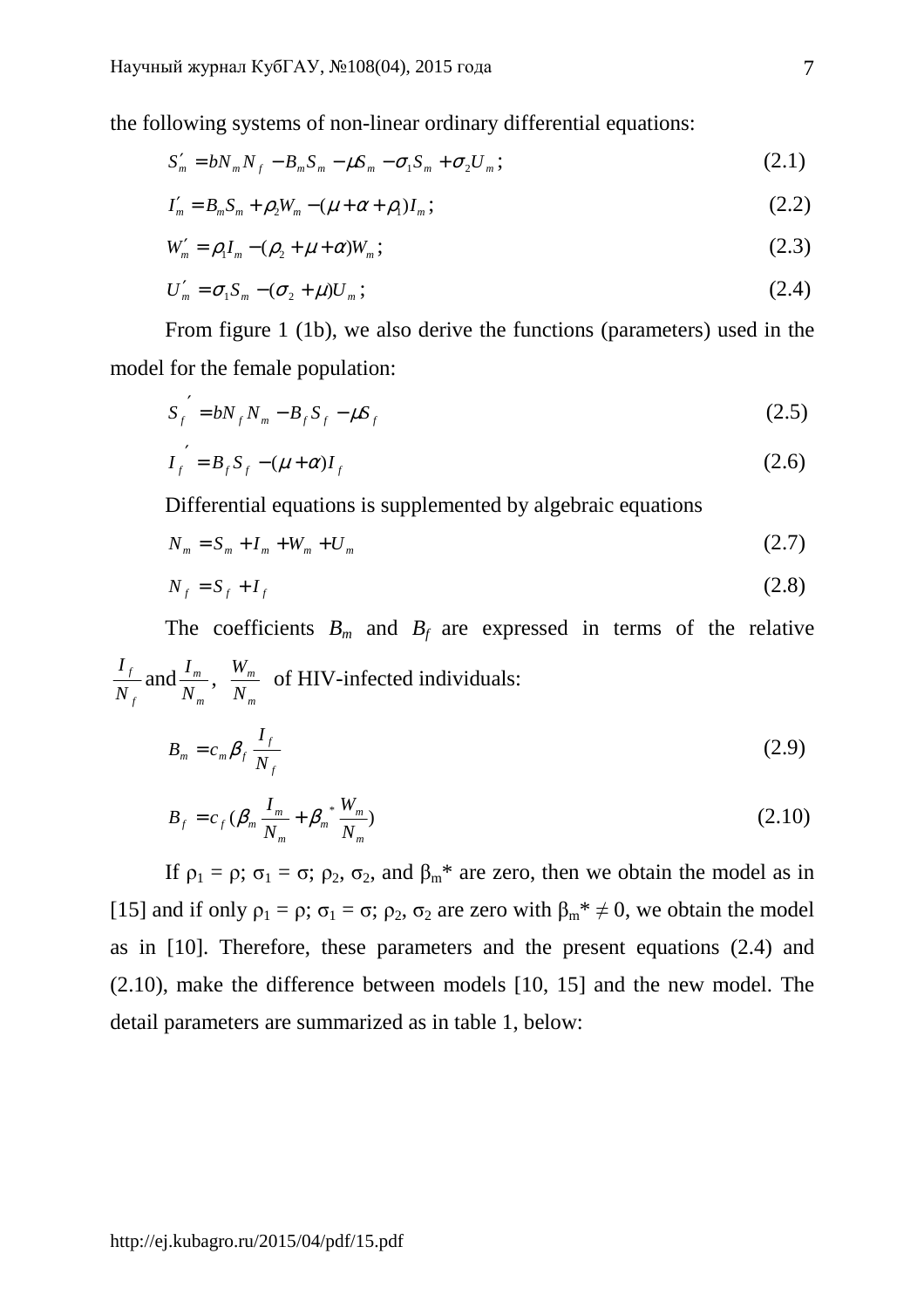| <b>Symbols</b>      | <b>Expression for the males</b>                                                                        | <b>Symbols</b>    | <b>Expression for the females</b>                                              |  |  |
|---------------------|--------------------------------------------------------------------------------------------------------|-------------------|--------------------------------------------------------------------------------|--|--|
| $S_{\rm m}$         | number of Susceptible males at<br>time $t$ ;                                                           | $S_{\rm f}$       | number of susceptible females at<br>time $t$ ;                                 |  |  |
| $I_{\rm m}$         | number of infected males at time<br>$t$ ;                                                              | $I_{\rm f}$       | number of infected females at<br>time t:                                       |  |  |
| $W_{\rm m}$         | number of infected males who use<br>the condom at time t;                                              | $N_{\rm f}$       | $Sf(t) + If(t)$<br>total<br>$\blacksquare$<br>population of females at time t; |  |  |
| $U_{\rm m}$         | number of susceptible males who<br>use the condom at time t;                                           | $bN_f$            | natural birth rate of females<br>population, $b \ge 0$ ;                       |  |  |
| $N_{\rm m}$         | $Sm(t) + Im(t) + Wm(t) + Um(t)$<br>- total population of males<br>at time t;                           | $B_{\rm f}$       | the rate at which females are<br>infected per unit time (incident<br>rate);    |  |  |
| $B_{\rm m}$         | the rate at which males are<br>infected per unit time (incident<br>rate);                              | $\mu$             | natural death rate, $\mu \geq 0$ ;                                             |  |  |
| $bN_m$              | natural birth rate of male<br>population, $b \ge 0$ ;                                                  | α                 | AIDS – related death rate, $\alpha \ge 0$ ;                                    |  |  |
| $\mu$               | natural death rate, $\mu \geq 0$ ;                                                                     | $\mathcal{C}_{f}$ | average number of contacts by<br>females with males per unit time;             |  |  |
| $\alpha$            | AIDS – related death rate, $\alpha \ge 0$ ;                                                            | $\beta_{\rm f}$   | Probability of transmission by an<br>infected female.                          |  |  |
| $\rho_1$            | the proportion of infected males<br>who use the condom per unit time;                                  |                   |                                                                                |  |  |
| $\rho_2$            | the proportion of infected males<br>who initially use the condom and<br>then<br>decline per unit time; |                   |                                                                                |  |  |
| $\sigma_{1}$        | the proportion of susceptible males<br>who use the condom per unit time;                               |                   |                                                                                |  |  |
| $\sigma_2$          | the proportion of susceptible males<br>who initially use the condom and<br>then decline per unit time; |                   |                                                                                |  |  |
| $c_{\rm m}$         | average number of contacts by<br>males with females per unit time;                                     |                   |                                                                                |  |  |
| $\beta_{\rm m}$     | Probability of transmission by an<br>infected males;                                                   |                   |                                                                                |  |  |
| $\beta_{\rm m}{}^*$ | Probability of transmission by an<br>infected male who use the<br>condom.                              |                   |                                                                                |  |  |

Table 1: The original data are summarized in tabular format:

# **3. TRANSFORMATION OF MODEL EQUATIONS TO NON-DIMENSIONAL FORM**

It is essential that for easy handling and to initiate the biological meaning of the proportions of infected individuals, which defines the prevalence of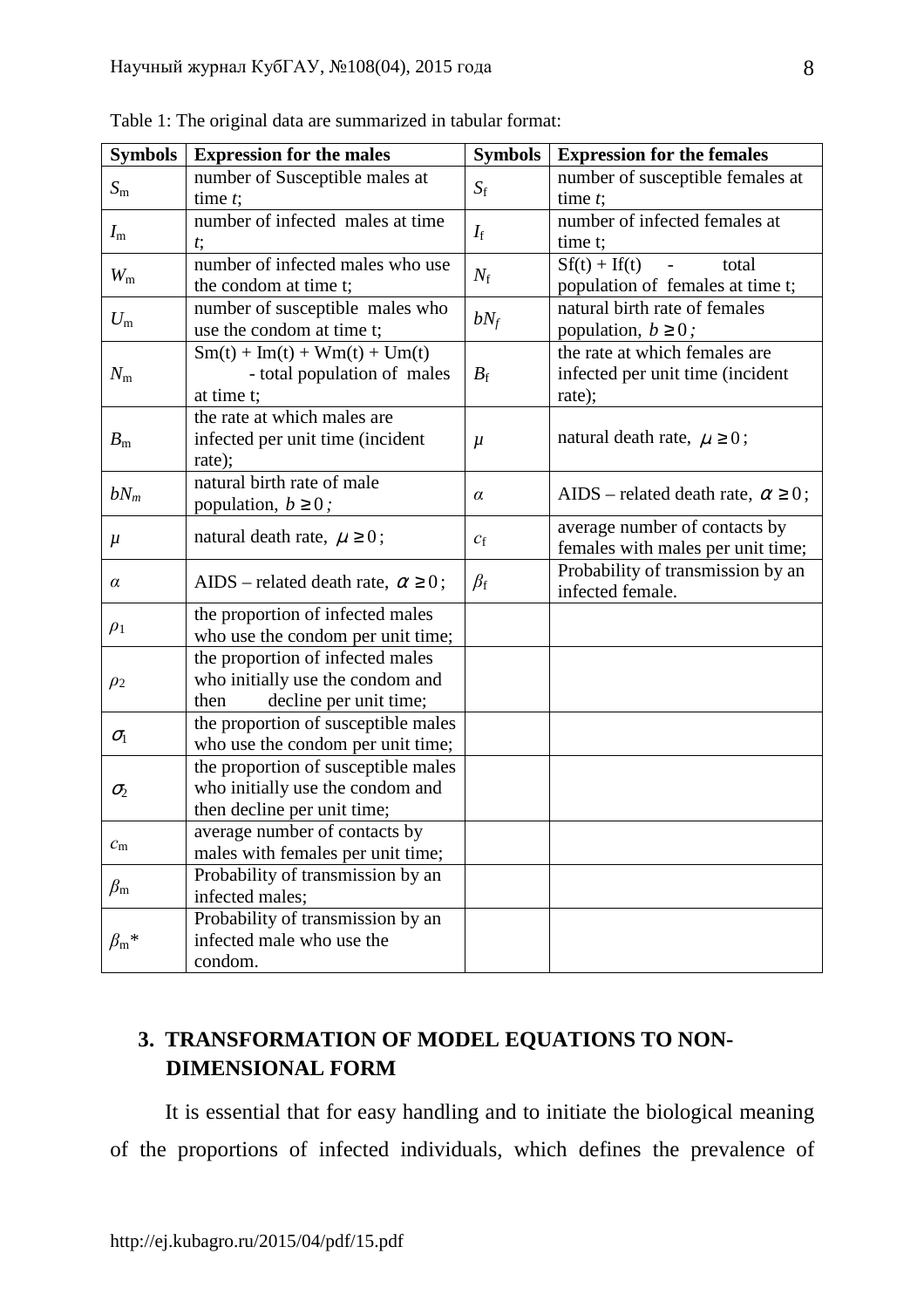infection, we transform the model equations into proportions.

Let,

$$
N_m(0) = N_m
$$
,  $N_f(0) = N_f$  and  $m(t) = N_m$ .  $N_f$ ,  $f(t) = N_f$ .  $N_m$ 

Then,

$$
s_m = S_m / N_m \,,\tag{3.1}
$$

$$
s_f = S_f / N_f, \qquad (3.2)
$$

$$
y_m = I_m / N_m, \qquad (3.3)
$$

$$
y_f = I_f / N_f, \qquad (3.4)
$$

$$
u_m = U_m / N_m, \qquad (3.5)
$$

$$
w_m = W_m / N_m \tag{3.6}
$$

Clearly, in terms of proportion,

$$
m(t) = N_m(t)/N_m = s_m + y_m + w_m + u_m
$$
\n(3.7)

and

$$
f(t) = N_f(t)/N_f = s_f + y_f
$$
\n(3.8)

The coefficients  $(2.9) - (2.10)$ , in the dimensionless form are obtain as

$$
B_m = c_m \beta_f y_f / f(t) \tag{3.9}
$$

$$
B_f = c_f (\beta_m y_m + \beta_m^* w_m) / m(t)
$$
 (3.10)

Then equations  $(2.1) - (2.4)$  can be rewritten as

$$
s_{m}^{\prime} = bm(t) - B_{m}s_{m} - \mu s_{m} - \sigma_{1}s_{m} + \sigma_{2}u_{m};
$$
\n(3.11)

$$
y'_{m} = B_{m} s_{m} + \rho_{2} w_{m} - (\mu + \alpha + \rho_{1}) y_{m};
$$
\n(3.12)

$$
w_m' = \rho_1 y_m - (\rho_2 + \mu + \alpha) w_m; \tag{3.13}
$$

$$
u'_m = \sigma_1 s_m - (\sigma_2 + \mu) u_m \tag{3.14}
$$

Similarly, equations (2.5) and (2.6) can as well be rewritten as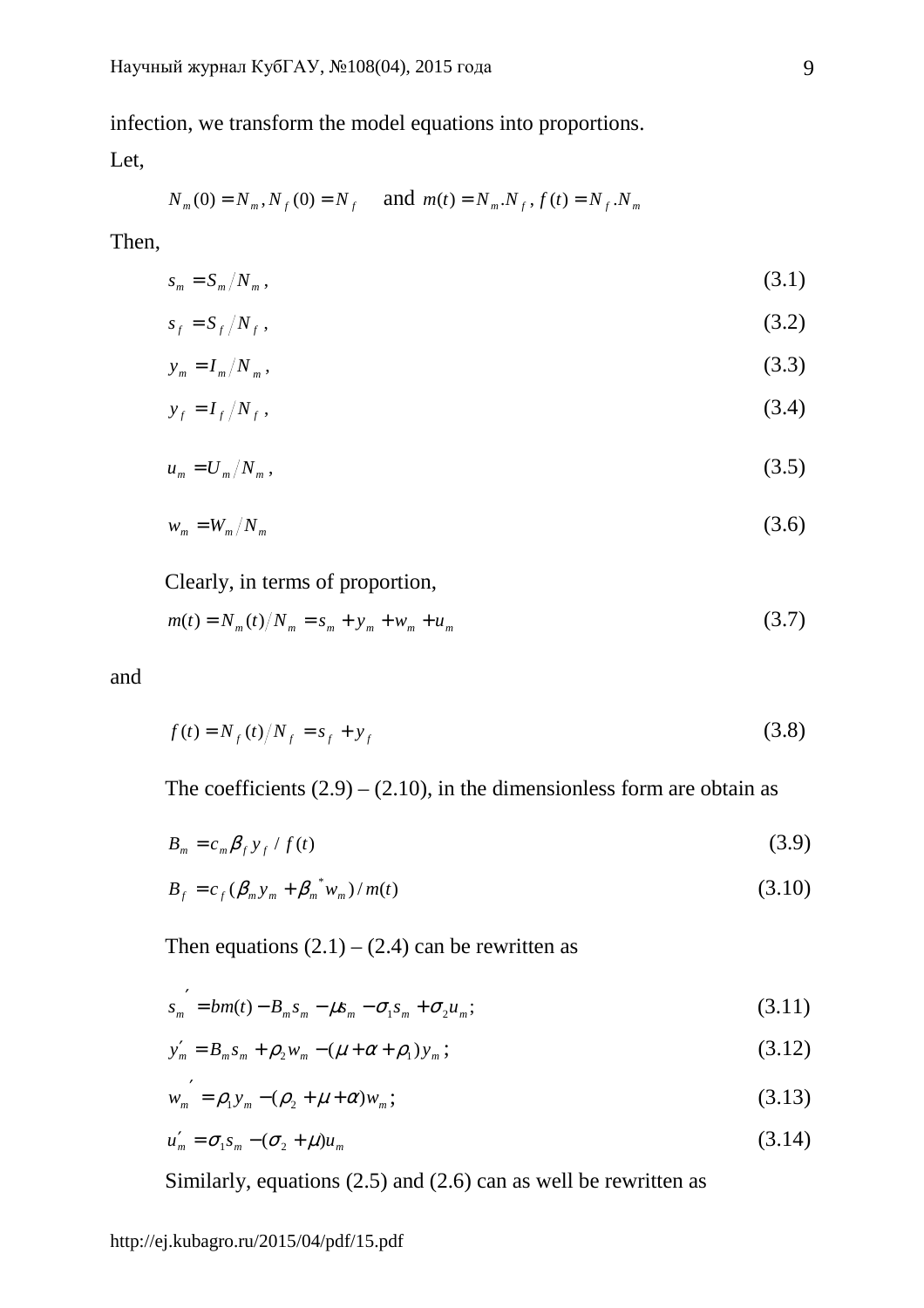$$
s_f' = bf(t) - B_f s_f - \mu s_f \tag{3.15}
$$

$$
y_f' = B_f s_f - (\mu + \alpha) y_f
$$
 (3.16)

Thus, the changes in the various groups of the population are discussed on the basis of equations  $(3.11) - (3.16)$  as summarized below:

| Group                      | <b>Derivatives</b>                                              | Eqn. no. |
|----------------------------|-----------------------------------------------------------------|----------|
| $S_m$                      | $s_m = bm(t) - B_m s_m - \mu s_m - \sigma_1 s_m + \sigma_2 u_m$ | (3.11)   |
| $I_{m}$                    | $y'_m = B_m s_m + \rho_2 w_m - (\mu + \alpha + \rho_1) y_m$     | (3.12)   |
| $W_{m}$                    | $W_m = \rho_1 y_m - (\rho_2 + \mu + \alpha) W_m;$               | (3.13)   |
| $U_{\scriptscriptstyle m}$ | $u'_m = \sigma_1 s_m - (\sigma_2 + \mu) u_m$                    | (3.14)   |
| $S_f$                      | $S_f = bf(t) - B_f S_f - \mu S_f$                               | (3.15)   |
| $I_{\ell}$                 | $y_f = B_f s_f - (\mu + \alpha) y_f$                            | (3.16)   |

Table 2: Proportions of the dynamics of HIV transmission

# **4. NUMERICAL SIMULATIONS AND ANALYSIS OF THE MODEL**

The model represents systems of 6 differential equations concerning 6 considered groups of the population,  $s_m$ ,  $y_m$ ,  $w_m$ ,  $u_m$ ,  $s_f$ ,  $y_f$  with initial values and parameters given in the table 3.

|      |      |      |     |     |     |     |     | $c_{\scriptscriptstyle m}$ |    | $\beta_{\ast}$ | $\beta_{\ast}$ | $\beta_{f}$ | $V_2 - s_m - S_m$ , $s_m(0) = 0.7$ |
|------|------|------|-----|-----|-----|-----|-----|----------------------------|----|----------------|----------------|-------------|------------------------------------|
| 1(°) | 0.02 |      |     | 0.5 |     | 0.9 |     |                            |    | 0.1            | 0.14           | 0.14        | $-y_m - I_m$ , $y_m(0) = 0.1$      |
|      | 0.02 | 0.04 |     | ٥   | o   | ۰   |     |                            | 5. | 0.1            | 0.1            | 0.2         | $-u_m - U_m, u_m(0) = 0.1$         |
|      | 0.02 | 0.04 |     |     |     |     |     |                            |    | 0.1            | 0.1            | 0.2         | $-w_m - W_m, w_m(0) = 0.1$         |
|      | 0.02 | 0.04 | 0.1 | 0.2 |     | 0.2 | o   | 5                          |    | 0.1            | 0.1            | 0.2         | $-s_f - S_f$ , $s_f(0) = 0.8$      |
|      | 0,02 | 0.04 | 0.1 | 0.2 | 0.1 | 0.2 | 0.1 |                            |    | 0.1            | 0.1            | 0.2         | $I_f$ , $y_f$ (0) = 0.2            |

TABLE 3: Table of parameter values for Variants 1-5

Where initial valves of all characteristics  $V_4 - u_m - U_m$ ,  $u_m(0) = 0.1$  $V_7 - y_f - I_f$ ,  $y_f(0) = 0.2$  $V_6 - s_f - S_f$ ,  $s_f(0) = 0.8$  $V_5 - w_m - W_m$ ,  $w_m(0) = 0.1$  $V_3 - y_m - I_m$ ,  $y_m(0) = 0.1$  $V_2 - s_m - S_m$ ,  $s_m(0) = 0.7$ 3  $-u_m - U_m, u_m(0) =$  $m = \frac{1}{m}, y_m$  $V_4 - u_m - U_m$ ,  $u_m(0) = 0.1$  are constant.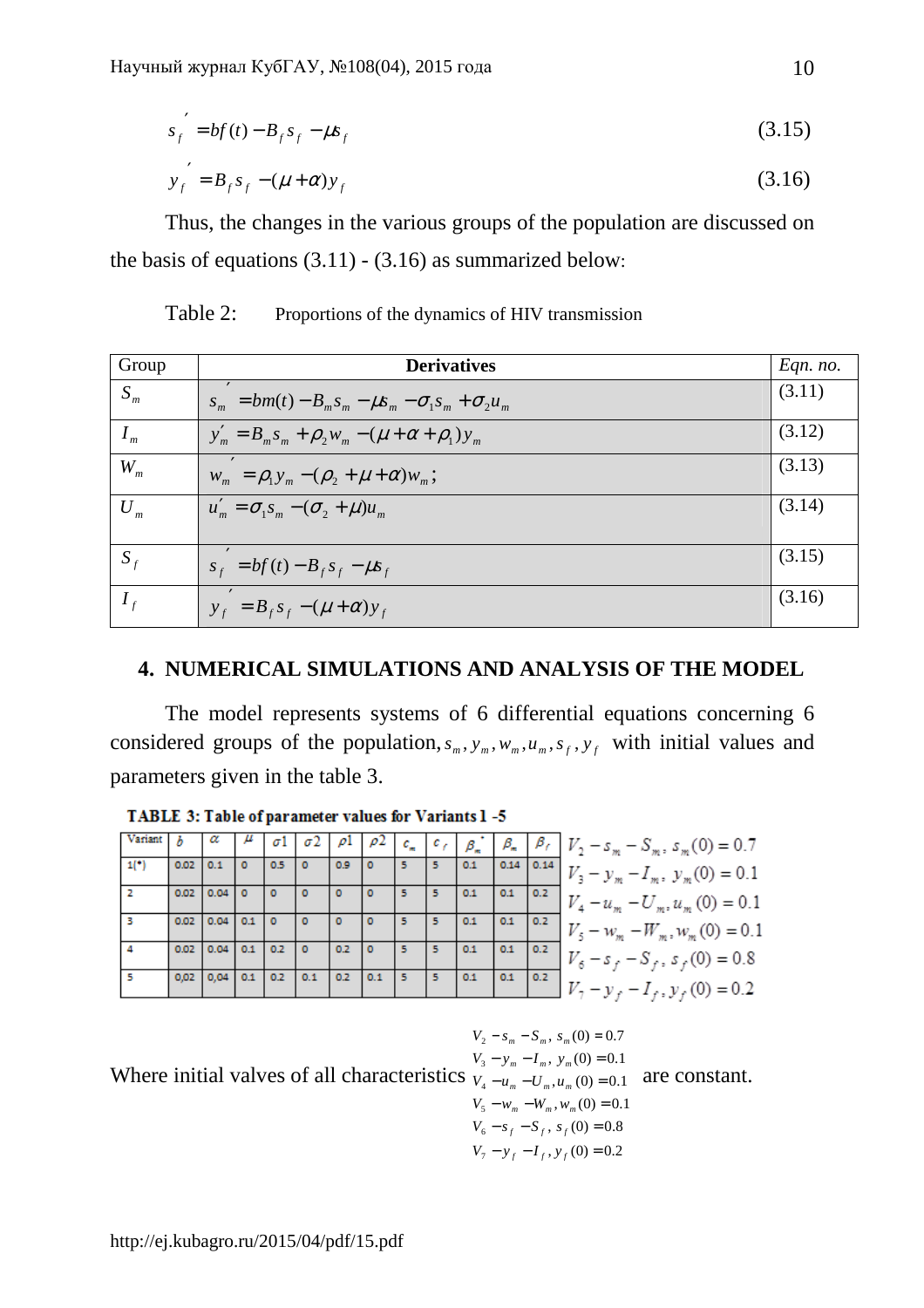In the program we shall designate  $s_m$ ,  $y_m$ ,  $w_m$ ,  $u_m$ ,  $s_f$ ,  $y_f$  through a  $\text{vector } Y = \{Y_1, Y_2, Y_3, Y_4, Y_5, Y_6\}^T \implies Y = \{Y_i\}_{i=1}^6$  $Y = \{Y_i\}_{i=1}^6 \ni Y_m = \sum$ = = 4  $i = 1$  $Y_m = \sum Y_i$  and  $Y_f = \sum Y_i$ = = 6 *i*=5  $Y_f = \sum Y_i$ .

Then the system of differential equations can be written as

$$
\begin{cases}\n\frac{dY}{dt} = f(Y), \, t \in [0, T] \\
Y(0) = Y_0\n\end{cases}
$$

To integrate the system, one can use different numerical methods. The simplest, is the Euler's first order of accuracy. However, in MATHCAD, there is built-in function "rkfixed" realizing Runge-Kutter method of accuracy of order 4.

Importantly, it is essential to note that in analyzing the results of the computer simulations that follows, our interest is in the corresponding changes that are likely to occur in proportions of infected males and females  $(y_m, y_f)$ , for each of variant (1-5), as in table 3. The efficacy of the condom are determined by the behavior of  $\sigma_1$ ,  $\rho_1$  and  $\beta^*$  while the non-compliance situation are determined by  $\sigma_2$  and  $\rho_2$  respectively. These do not mean a play-down on other parametric factors. So that if  $V^{(1)}$ , represent the time interval *t*, (in years) and from Table 2, letting  $V^{(2)}, V^{(3)}, V^{(4)}, V^{(5)}, V^{(6)}$  and  $V^{(7)}$ , equal  $s_m, y_m, w_m, a_m, s_f, y_f$  and ′  $y_f$  respectively, then for  $\beta_m^* = \beta_m 1$ , the corresponding graphs obtained from Table 3, are represented as in figures  $(4.1) - (4.5)$ , below: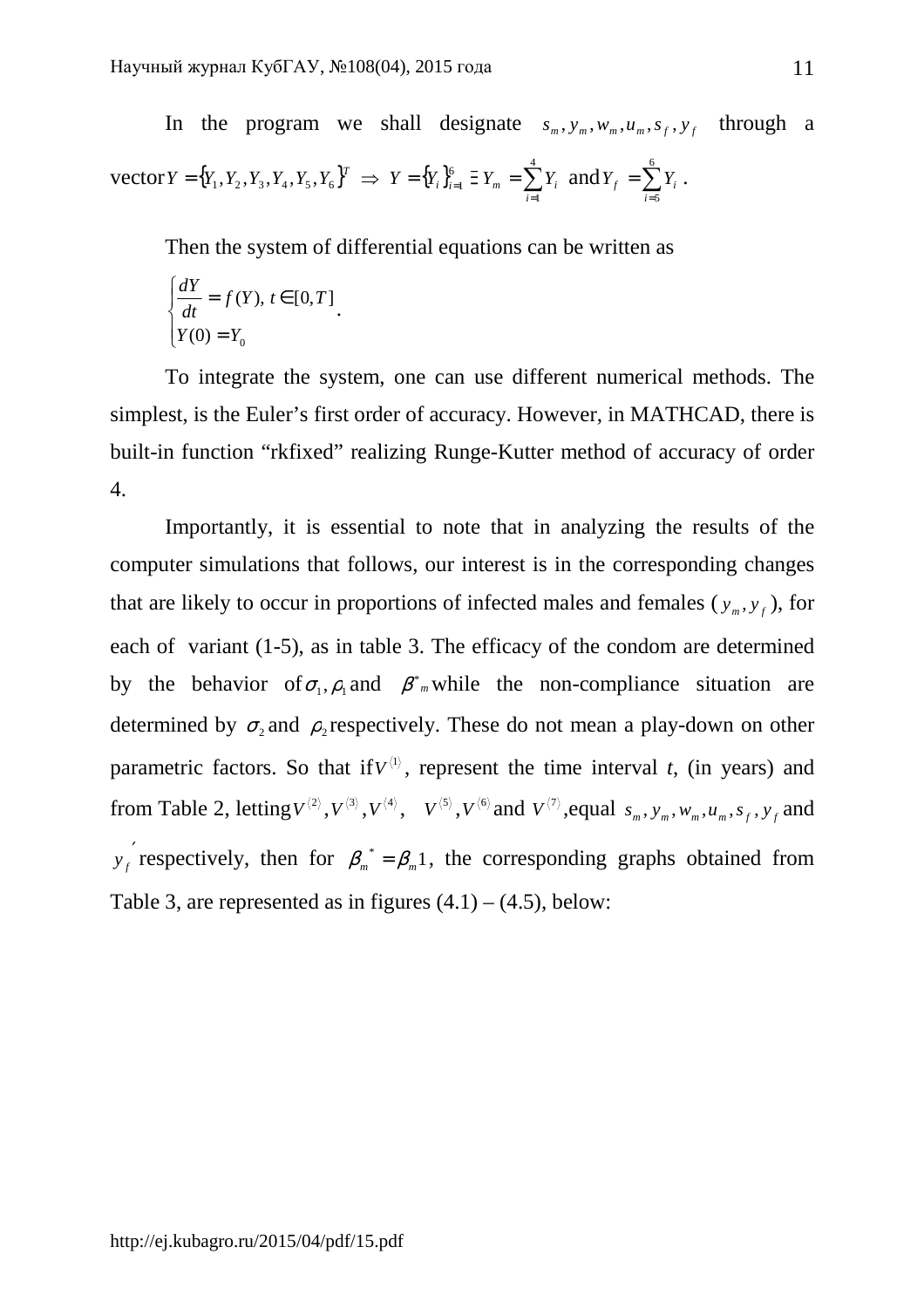

Fig.4.1: Graphical simulations of  $s_-, y_-, w_-, u_-, s_+$  and y, from model (3.11) – (3.16) against time with  $V^{\infty}$ - the sum of male and female proportions. Parameter values are in variant (1) - Table 3.

From figure 4.1 above, we investigate the simulation of the old model [10], where natural birth rate were not defined in relation to the existence of interaction between the male and female population as presented by equations (2,1) and (2.5) of the present model. For compatibility, the only variation in that model is the birth rate (i.e.  $b = 0.02 \neq 0.5$ ). With high average number of contacts by both sexes  $(c_m, c_f)$ ; 50% − 90% condom use and compliance level not accounted for (i.e.  $\sigma_2 = 0 = \rho_2$ ), it is seen that the entire susceptible became infected within 10years, leading to rapid extinction of infected (without condom use) population within 20 - 30 years. Prolonged lifespan and increase in population were experience by the proportion of the males that used the condom. The entire female population was seen contaminated by the infection, leading to slow death after 50 years. The result indicates that condom use was not efficacious and coupled with non-compliance situation.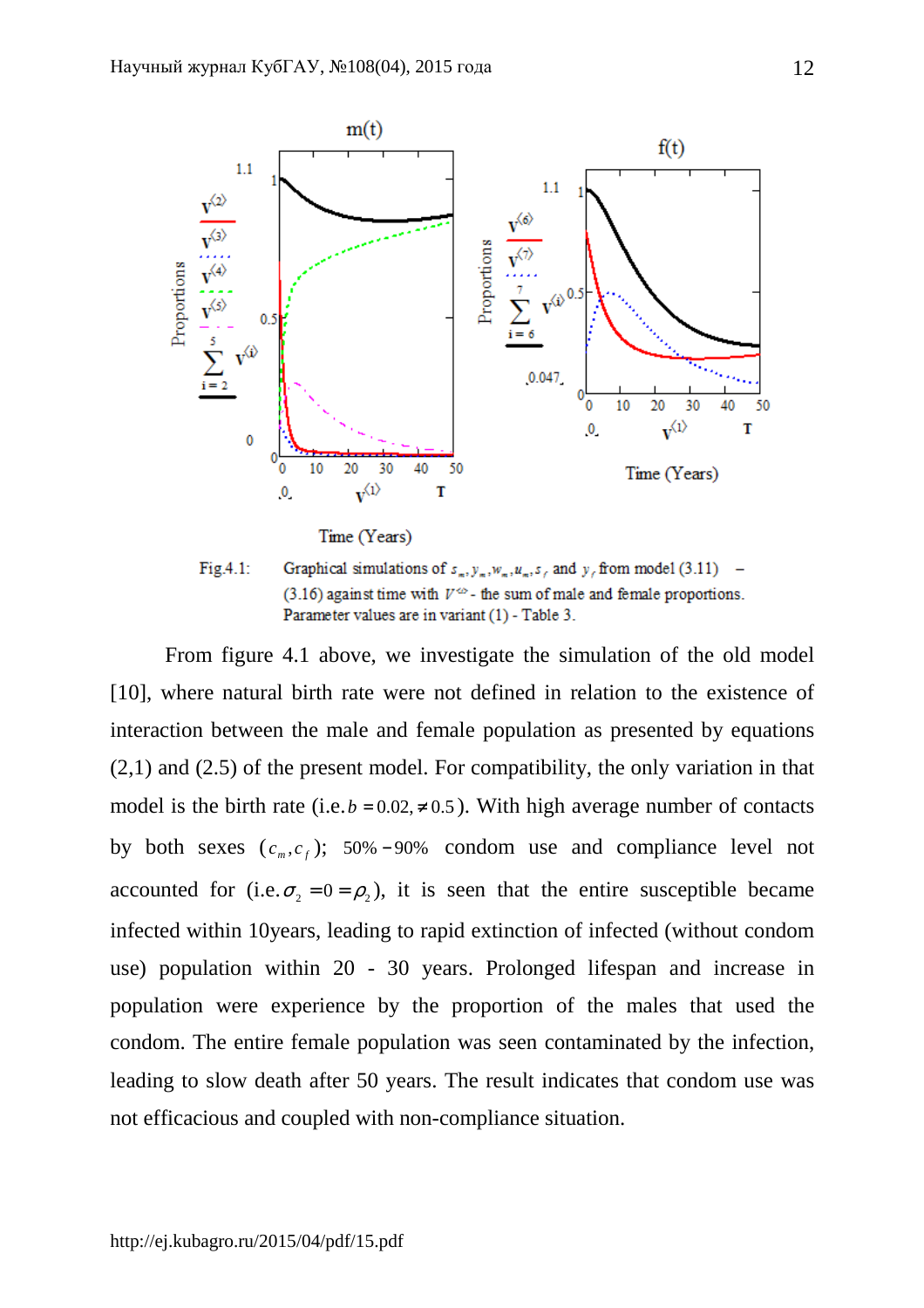

Time (Years)

Fig.4.2: Graphical simulations of  $s_1, y_2, w_3, u_4, s_5$  and  $y_6$  from model (3.11) – (3.16) against time with  $V^{\infty}$ - the sum of male and female proportions. Parameter values are in variant (2) - Table 3.

From fig. 4.2 above, we studied the effect of the factors:  $\alpha = 0.04, b = 0.02, \beta_m 1 = 0.1, \beta_m = 0.1, \beta_f = 0.2$ . We observed initial increase in infection by both male and female infected population, consuming the susceptible population after an average of 30 - 40 years. With no preventive measure (condom use), the situation is seen to graduate to slow death of the infected population.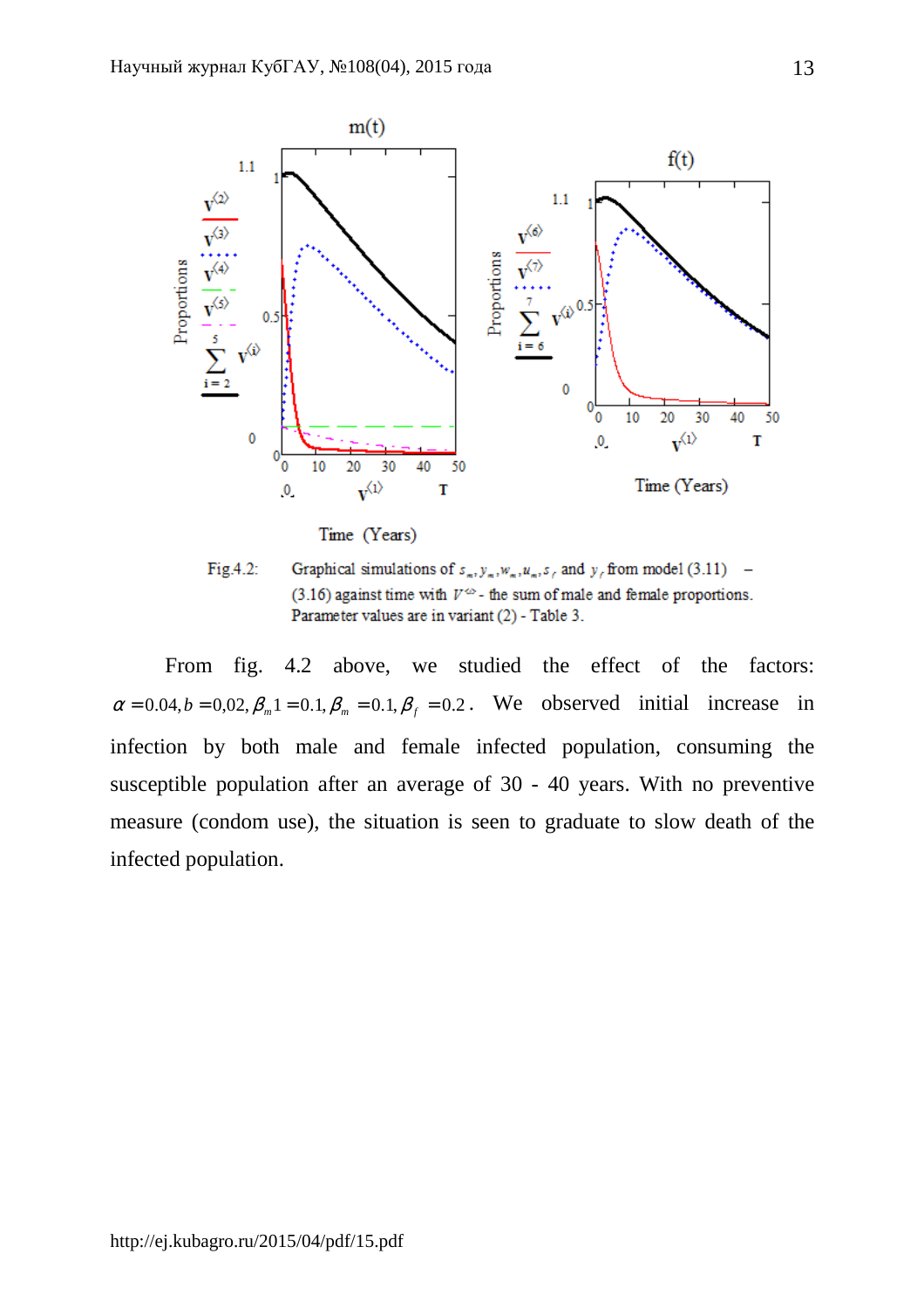

(3.16) against time with  $V^{\infty}$ - the sum of male and female proportions. Parameter values are in variant (3) - Table 3.

Here, if the situation in fig. 4.2, persist with natural death rate of 10% (i.e.  $\alpha$  = 0.1), as seen in fig 4.3 above, then within a space of 10 years interval, both susceptible male and female population are seen to be consumed by infection which then translate to gradual extinction of the entire population after 30 years' of time interval.

Furthermore, in fig.4.4 below, we investigate the effect of condom use (i.e.  $\sigma_1 = 0.2 = \rho_1$ ), alongside with other induced parameters as in fig. 4.3. We observed a drastic eradication of infection within  $18 - 30$  years for both the males and female population. The interval taken for complete eradication indicates the low level of condom application and variation of the efficacy of the condom.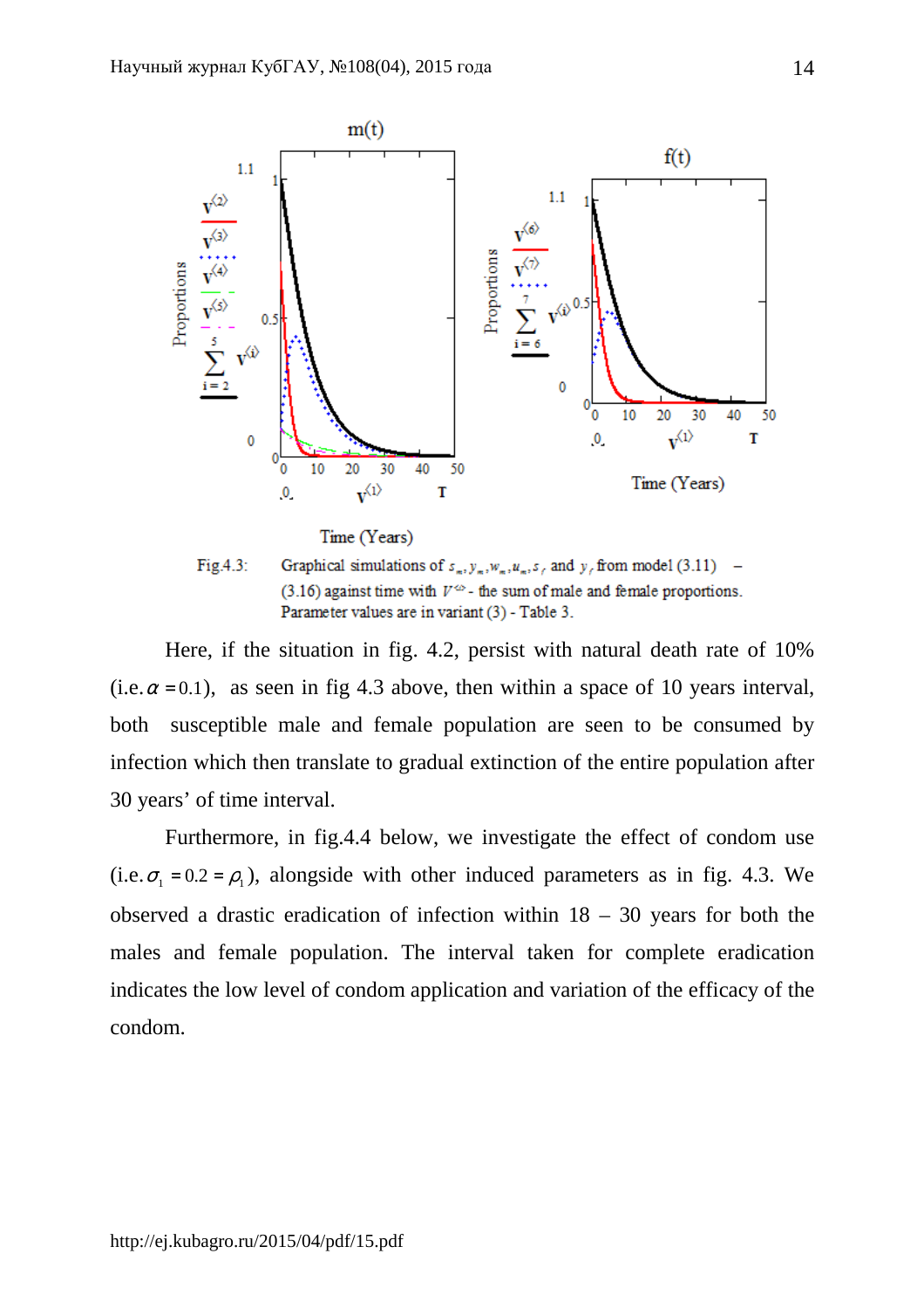

Time (Years)





Time (Years)

Graphical simulations of  $s_m, y_m, w_m, a_f$  and  $y_f$  from model (3.11) – Fig.4.5: (3.16) against time with  $V^{\infty}$ - the sum of male and female proportions. Parameter values are in variant (5) - Table 3.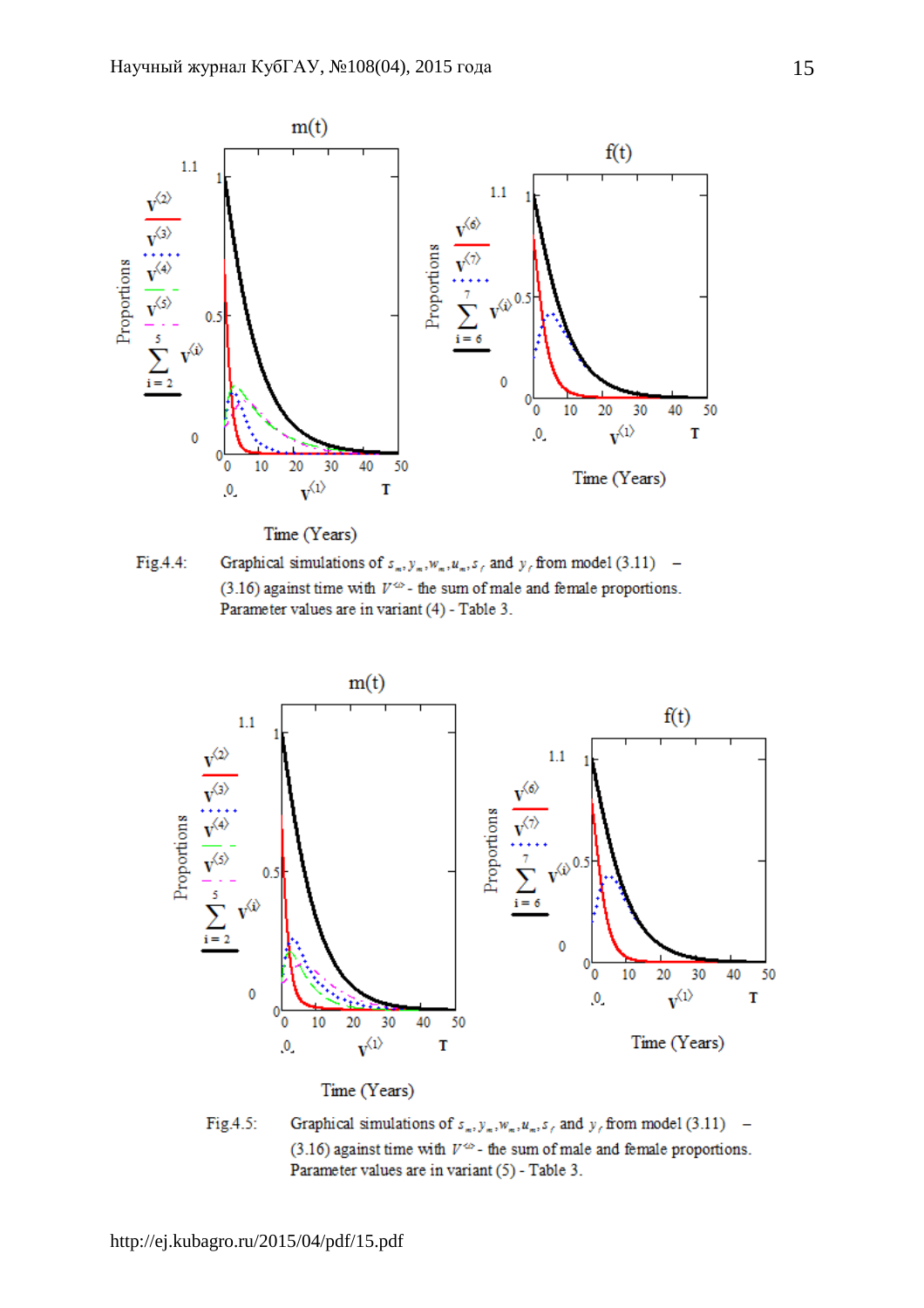Finally, from fig. 4.5 above, we allow the observation as in fig. 4.4, to hold but introduce a non-compliance factor rate of 10% by both males without the condom and those using the condom (i.e.  $\sigma_2 = 0.1 = \rho_2$ ). It is seen that due non-compliance to effective use of the condom, decline of infection from both sexes were slow, taking about 30 years for complete eradication of infection. However, in about ten years on the average, the susceptible had been contaminated by the infection. The situation signified a wholesome noncompliance in condom use and portrays the varying level of condom efficacies.

### 5. **DISCUSSION AND CONCLUSION**

In this paper we have extended the model [10] by incorporating in the transmission of HIV, the study of the impact of non-compliance to condom use by both susceptible and infected male population. A non-linear mathematical model was used with the assumption that the population is a two sex and the condom is of varying degree of efficacy. Importantly, in order to appreciate the level of impact of non-compliance of the preventive measure, the model also took into account, natural birth rate $b$ , natural death rate  $\mu$  and AIDS-related death rate $\alpha$ . We also established the fact that efficacy and non-compliance condom use is dependent on the general behavior of the parameters  $\sigma_1, \rho_1$  and  $\beta^*$ <sup>*m*</sup> for efficacy while non-compliance situation are determined by  $\sigma_2$  and  $\rho_2$ .

Using MATHCAD program, results obtained from the numerical simulation of the model equations indicate that eradication of HIV infection cannot not be achieve in a population whereby both the susceptible and infected exhibit a high level of non-compliance in the use of condom as the most effective control program. From the graphical analysis, it is shown that if the rate of compliance is high, the spread of the disease can be reduced significantly. This work is exploratory in nature, for the fact that, it is an improved model that can be used as a correction and conduct of relevant research works, as is in the case of [10] and as well allow the comparison of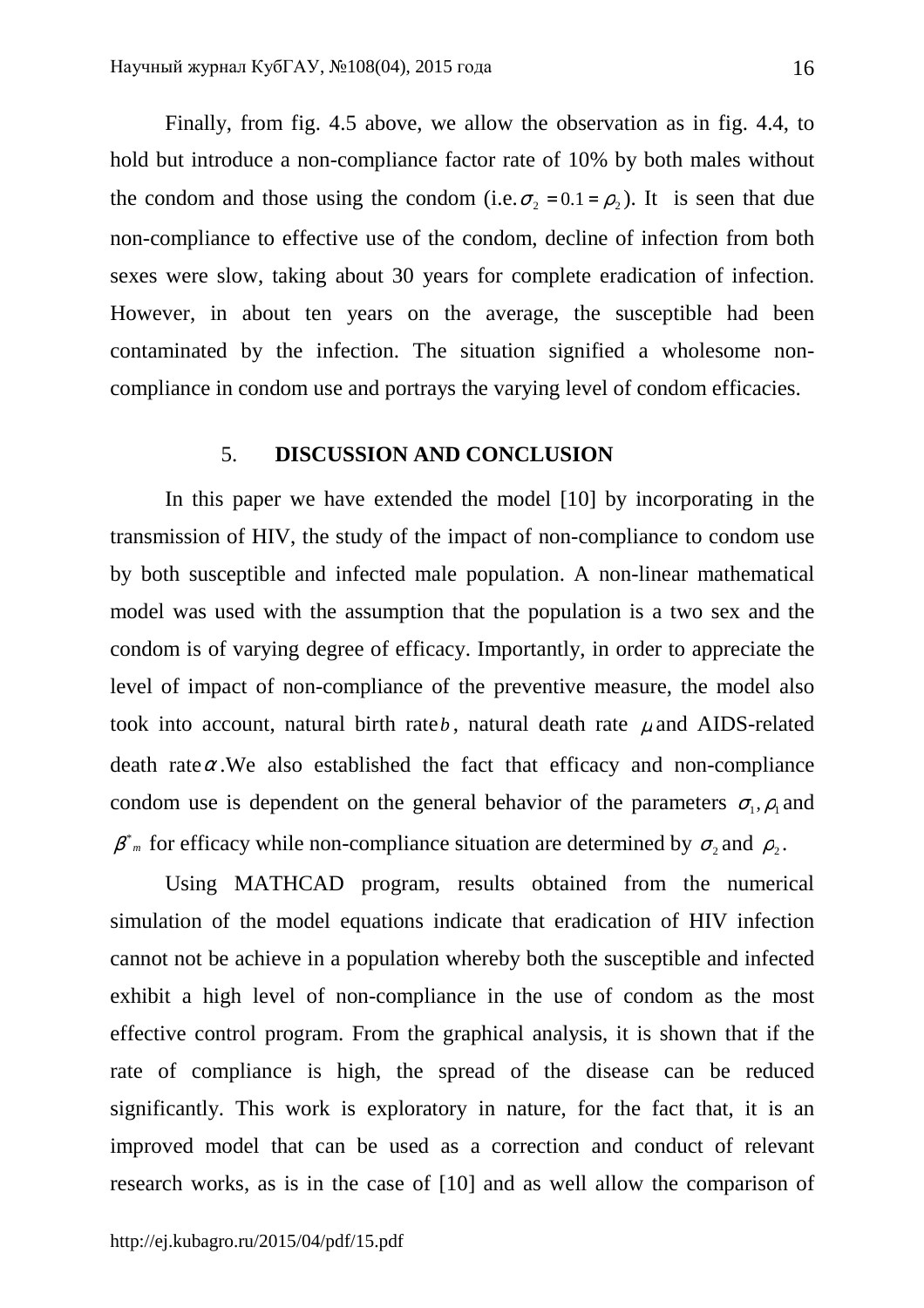results.

 Furthermore, it is evident from the numerical simulation that, for any effective program, the efficacy and compliance of the condom use should be sufficiently high. Achieving these findings, we recommend intensive and continuous education of the population through all and including media publicity by both government and non-governmental agencies on the effective use of the condom. Any other control measure, ranging from creation of adequate awareness programs, especially in the developing countries and including the study of female condom use, will be highly recommended.

## **REFERENCES**

- 1. Program for appropriate technology in health: Preventing HIV/AIDS in Low-Resource Setting// *Outlook*, 2001. 19, 1, 1 – 9.
- 2. Abdallah, S. W., Estomih S. M. and Oluwole, D, M. Mathematical Modeling of HIV/AIDS Dynamics with Treatment and Vertical Transmission//*Applied Mathematics,* 2012. 2, 3, 77-89.
- 3. CDC. Update on Acquired Immunodeficiency Syndromes (AIDS) //United State, *Morbidity and Mortality Weekly Report*, 1982. 31, 505 – 514.
- 4. Cassels, S., Clark, S. J. and Morris, M. Mathematical models for HIV Transmission Dynamics: Tools for Social and Behavioural Science Research //*JAID Journal of Acquired Immune Deficiency Syndrome*, *Washington*, 2008. Vol. 47, 34-539.
- 5. Nyabadza, F. Modeling HIV/AIDS Prevention by Defense// *International Journal of Biological and Life Sciences,* 2008. 4:2. 71 – 75.
- 6. Anderson, R. M. and May, R. M. Infectious Diseases of Humans: Dynamics and Control //*Oxford University Press, N.Y*., 1991. 290 – 292
- 7. Seyed, M. M., Abba B. G., Robert, G. M. and Richard, G. Could Condom Stop the AIDS Epidemic? //*J. Theor. Med*., 2003. 5(3–4), 171–181.
- 8. Hsieh, Y. H. A two-sex model for treatment of AIDS and behaviour changes in a population of varying size//*IMA. J. Math. Appl. Bio. Med.,* 1996. 13, 151-173.
- 9. Medley, G. F., Anderson, R. M., Cox, D. R. and Billard, I. Incubation period of AIDS in patients infected via blood transfusion//*Nature*, 1987. 328, 19 – 724.
- 10. Kimbir, A. R., Musa, S. and Bassey, E. B. On a two-sex Mathematical Model for the prevention of HIV/AIDS in a varying population//*J. Math. Assoc. Nig.,* 2006. 33, 1-13.
- 11. Greebhalgh, D., Doyle, M. and Lewis, F. Mathematical treatment of AIDS and condom use// *IMA. Apl. Med. Biol*., 2001. 18, 225 – 262.
- 12. Hyman, J. M., Li, J. and Stanley, E. A. Threshold Conditions for the spread of the HIV infection in Age-Structured populations of Heterosexual Men// *J. Theor. Biol//Los Amos Natural Laboratory*, USA, 1994. 166, 9 – 31.
- 13. Hyman, J. M. and Li, J. The reproductive number for an HIV model with differential infectivity and stage progression//*Linear Algebra and its Applications,* 2005. 398,101 – 116.